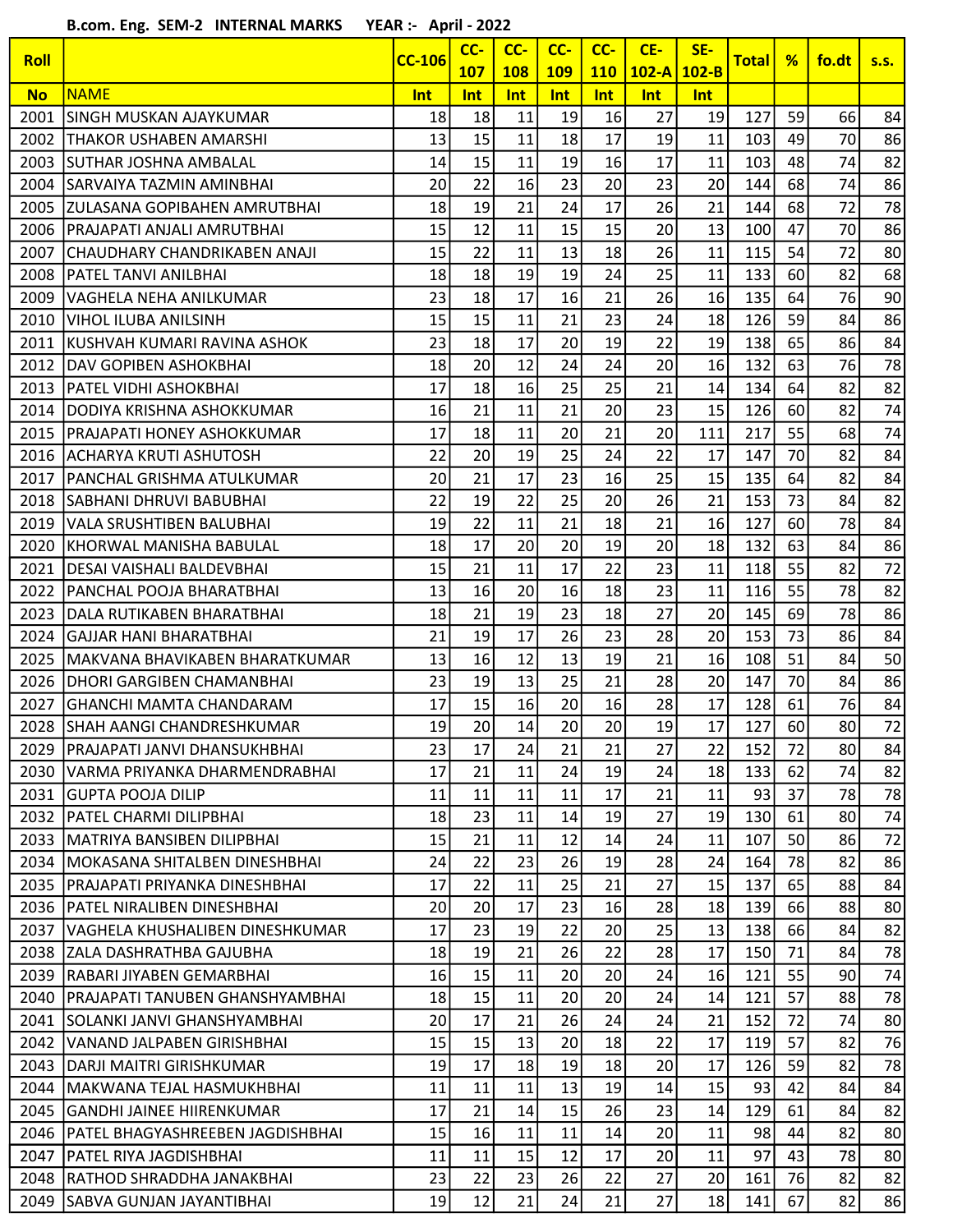| 19<br>19<br>15<br>15<br>13<br>19<br>28<br>128<br>61<br>2051<br> DARJI SHRUTIBEN JAYESHKUMAR      | 74<br>82              |
|--------------------------------------------------------------------------------------------------|-----------------------|
|                                                                                                  |                       |
| 63<br>14<br>19<br>14<br>24<br>21<br>18<br>132<br>2052<br><b>SHINDE AAYUSHI JAYESHRAV</b><br>24   | 84<br>86              |
| 23<br>15<br>20<br>19<br>26<br>23<br>2053<br>ISUTHAR TARUNA JETHARAM<br>14<br>139<br>66           | 88<br>82              |
| 17<br>20<br>23<br>23<br>67<br>RATHOD DISHA JITENDRABHAI<br>18<br>23<br>17<br>2054<br>140         | 84<br>86              |
| 12<br>17<br>13<br>16<br>16<br>15<br>54<br>2055<br>VAISHNAV HETALBEN JITENDRABHAI<br>26<br>113    | 72<br>84              |
| 15<br>23<br>15<br>11<br>18<br>23<br>12<br>55<br>2056<br>DESAI NISHABEN JITENDRABHAI<br>116       | 80<br>84              |
| 11<br>11<br>11<br>18<br>12<br>99<br>44<br>2057<br>14<br>23<br>İMEVADA HANI JITENDRAKUMAR         | 82<br>74              |
| 18<br>17<br>21<br>23<br>23<br>21<br>17<br>138<br>66<br>2058<br>GAUSWAMI KHUSHIBEN KALPESHBHARTHI | 82<br>82              |
| 19<br>19<br>16<br>25<br>21<br>16<br>138<br>2059<br> PATEL KRISHNA KALPITBHAI<br>23<br>66         | 86<br>82              |
| 19<br>19<br>15<br>15<br>22<br>22<br>16<br>60<br>126<br>2060<br>IVADHER JAIMINI KAMLESHBHAI       | 82<br>82              |
| 53<br>12<br>15<br>11<br>15<br>23<br>22<br>111<br>2061<br>PANCHAL TANVI KAMLESHKUMAR<br>14        | 88<br>86              |
| 19<br>21<br>13<br>21<br>63<br>2062<br>VAGHELA NANDINI KANAKSINH<br>22<br>23<br>16<br>133         | 86<br>88              |
| 12<br>11<br>11<br>21<br>17<br>11<br>94<br>40<br>2063<br>PATEL NEHABEN KANUBHAI<br>11             | 66<br>84              |
| 11<br>12<br>14<br>11<br>15<br>21<br>11<br>94<br>43<br>2064<br> PATEL DHYANI KAUSHIKKUMAR         | 88<br>80              |
| 18<br>18<br>19<br>25<br>20<br>28<br>19<br>146<br>70<br>2065<br>LANIYA KHUSHALIBAHEN KHODIDAS     | 86<br>86              |
| 15<br>13<br>11<br>13<br>17<br>46<br>RAMJIYANI DISHABEN KISHORBHAI<br>19<br>11<br>99<br>2066      | 86<br>86              |
| 23<br>13<br>20<br>26<br>23<br>18<br>150<br>71<br>2067<br>28<br>lsondagar khushi kishorbhai       | 82<br>78              |
| 99<br>14<br>18<br>11<br>13<br>17<br>11<br>45<br>2068<br> DESAI JINAL LAKHDHIRBHAI<br>16          | 74<br>82              |
| 20<br>19<br>24<br>24<br>16<br>147<br>70<br>2069<br>21<br>24<br>IVACHHETA SIMRAN MAHENDARBHAI     | 88<br>86              |
| 17<br>21<br>17<br>24<br>23<br>12<br>135<br>64<br>2071<br> MALI DHWANI MAHENDRABHAI<br>23         | 86<br>82              |
| 19<br>16<br>16<br>24<br>26<br>16<br>65<br> VAGHELA ANJALIBEN MAHENDRABHAI<br>20<br>136<br>2072   | 64<br>86              |
| 17<br>21<br>14<br>15<br>19<br>16<br>127<br>2073<br>26<br>60<br>KOSHTI JAYSHREE MAHESHBHAI        | 82<br>84              |
| 25<br>17<br>72<br>PANCHAL DIVYABEN MAHESHBHAI<br>16<br>27<br>21<br>27<br>21<br>152<br>2074       | 84<br>78              |
| 17<br>14<br>27<br>19<br>23<br>25<br>138<br>65<br>2075<br> PATEL MANSI MANOJKUMAR<br>14           | 84<br>86              |
| 17<br>12<br>27<br>17<br>16<br>25<br>134<br>64<br>2076<br>PATEL DARSHI MINESHBHAI<br>21           | 82<br>86              |
| 16<br>16<br>16<br>21<br>21<br>16<br>126<br>58<br>ISOLANKI HEMANGINIBEN MOHANLAL<br>21<br>2077    | 74<br>74              |
| 15<br>25<br>12<br>11<br>19<br>11<br>54<br>2078<br> PATEL ANJALI MUKESHBHAI<br>24<br>116          | 72<br>84              |
| 22<br>13<br>23<br>25<br>28<br>21<br>155<br>74<br>2079<br>JOSHI DURVABEN MUKESHBHAI<br>24         | 78<br>86              |
| 22<br>13<br>20<br>12<br>107<br>48<br>2081<br>11<br>13<br>17<br>SENMA RINAL NAGARBHAI             | 86<br>90              |
| 3<br>3<br>17<br>77<br>29<br>11<br>17<br>2082<br>16<br>11<br><b>BHARVAD ASMITABEN NANUBHAI</b>    | $\overline{70}$<br>82 |
| 96<br>2083<br> PANCHAL TRUPTI NARANBHAI<br>14<br>12<br>11<br>13<br>15<br>20<br>11<br>42          | 86<br>82              |
| 13<br>15<br>95<br>11<br>14<br>13<br>11<br>2084<br>19<br>41<br>IPATEL DEVANGIBEN NARENDRABHAI     | 78<br>86              |
| 22<br>21<br>21<br>18<br>22<br>71<br>2085<br>20<br>26<br>149<br>IRATHOR URVASHI NARENDRAKUMAR     | 84<br>84              |
| 16<br>18<br>22<br>23<br>18<br>2086<br>11<br>20<br>127<br>60<br>VAGHELA HIRALBA NARENDRASINH      | 70<br>84              |
| 22<br>13<br>2087<br>16<br>16<br>11<br>21<br>122<br>57<br>VAGHELA VIDHISHABA NARENDRASINH<br>24   | 74<br>80              |
| 19<br>15<br>12<br>21<br>19<br>58<br>2088<br>20<br>21<br>126<br>ISADHU KHUSHI NARESHBHAI          | 74<br>78              |
| 15<br>19<br>20<br>22<br>24<br>70<br>2089<br>24<br>24<br>147<br>DHOBI NISHTHA NARHARIBHAI         | 80<br>90              |
| 13<br>12<br>16<br>13<br>51<br>13<br>16<br>25<br>107<br>2090<br>IPATEL ZINALBEN NAROTAMBHAI       | 78<br>86              |
| 21<br>22<br>20<br>26<br>23<br>28<br>17<br>2091<br>lpokar diya navinbhai<br>155<br>74             | 76<br>84              |
| 13<br>17<br>11<br>17<br>11<br>99<br>2092<br>11<br>19<br>45<br>IMAKAWANA TINKALBEN NAVINBHAI      | 74<br>82              |
| 17<br>18<br>21<br>21<br>23<br>15<br>128<br>61<br>2093<br>ISONI NENCY NILESHKUMAR<br>14           | 80<br>80              |
| 15<br>16<br>18<br>22<br>15<br>27<br>16<br>127<br>60<br>2094<br> GAUSWAMI VAISHALIBEN NYALBHARTHI | 78<br>86              |
| 17<br>17<br>25<br>69<br>2095<br>16<br>23<br>28<br>20<br>146<br>IPATEL VANDINI PANKAJKUMAR        | 74<br>84              |
| 22<br>17<br>19<br>26<br>20<br>27<br>2096<br> SUTHAR JIGISHA PARASMAL<br>16<br>146<br>69          | 82<br>82              |
| 15<br>18<br>11<br>21<br>11<br>12<br>2097<br>23<br>109<br>51<br>lMISTRI PRIYANSHI PARESHKUMAR     | 84<br>80              |
| 15<br>15<br>12<br>21<br>12<br>22<br>56<br>2098<br>21<br>118<br>IPRAJAPATI HIRAL PRADIPBHAI       | 64<br>80              |
| 17<br>19<br>18<br>18<br>60<br>16<br>18<br>22<br>126<br>2099<br>IPANCHAL BHARTI PRAHLADBHAI       | 82<br>86              |
| 11<br>19<br>11<br>16<br>11<br>16<br>100<br>45<br>2100<br>IPATEL DISHA PRAKASHBHAI<br>16          | 80<br>80              |
| 15<br>57<br>16<br>14<br>16<br>17<br>23<br>21<br>120<br>2101<br> PANCHAL ANJALIBEN PRAVINKUMAR    | 88<br>90              |
| 13<br>20<br>19<br>2102<br>11<br>14<br>23<br>11<br>110<br>51<br>ICHUDAWAT POOJA PREMSINGH         | 86<br>88              |
| 17<br>21<br>11<br>22<br>19<br>15<br>58<br>2103<br>DIYALI NEEKI PURNA<br>23<br>126                | 84<br>74              |
| 16<br>18<br>18<br>13<br>15<br>51<br>2104<br>PATEL DISHABEN RAJANIKANT<br>14<br>13<br>107         | 76<br>74              |